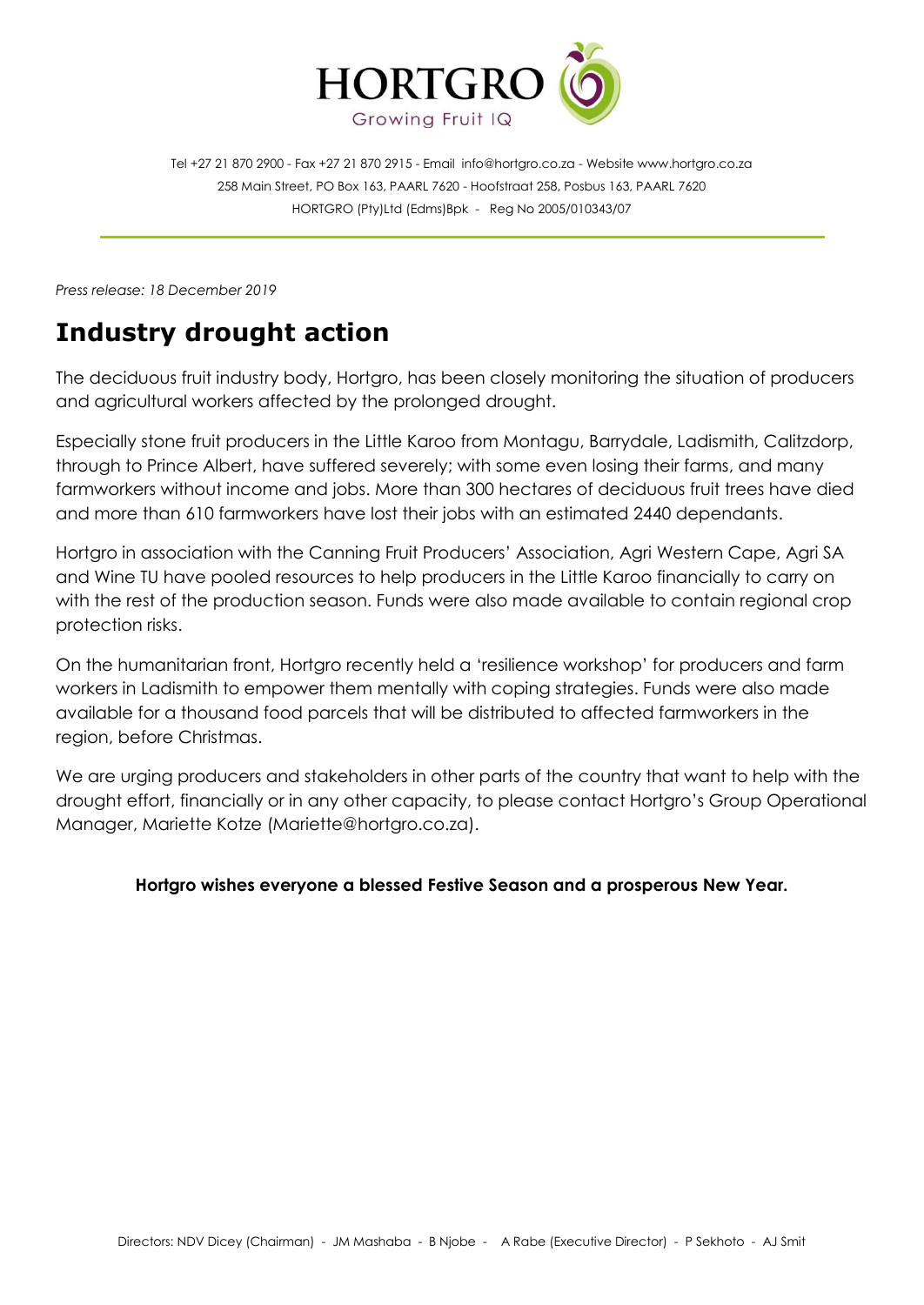## **Sagtevrugtebedryf droogte-aksie**

Hortgro, die sagtevrugtebedryfsorganisasie, moniteer reeds vir 'n geruime tyd die situasie van produsente en landbouwerkers wat deur die langdurige droogte geraak word.

Veral steenvrugprodusente in die Klein Karoo vanaf Montagu, Barrydale, Ladismith, Calitzdorp tot by Prins Albert kry veral baie swaar, met sommige wat reeds hul plase verloor het. Honderde plaaswerkers sit ook sonder inkomste en werk.

Hortgro, die Inmaakvrugteprodusentevereniging (IVP), Agri Wes-Kaap, Agri SA en Wine TU het hulpbronne saamgevoeg om Klein Karoo produsente finansieel by te staan om sodoende deur die produksie-seisoen te kom. Fondse is ook beskikbaar gestel vir die beheer van gewasbeskerming in die streek.

Op 'n humanitêre vlak het Hortgro onlangs 'n 'veerkragtigheidswerkswinkel' vir produsente en plaaswerkers in Ladismith gehou om hulle geestelik met hanteringstrategieë te bemagtig. Fondse is ook beskikbaar gestel om sowat 'n duisend kospakkies nog voor Kersfees aan die betrokke plaaswerkers in die streek te versprei.

Ons doen 'n beroep op produsente en belanghebbendes in ander dele van die land wat finansieel of op enige ander manier wil help met die droogte-ondersteuningsprogram, om Hortgro se groepsbedryfsbestuurder, Mariette Kotze [\(Mariette@hortgro.co.za\)](mailto:Mariette@hortgro.co.za) te kontak.

## **Hortgro wens almal 'n Geseënde Kerstyd en Voorspoedige 2020 toe.**



Picture 1: Early morning at Ladysmith, making hampers for our producers' farmworkers.